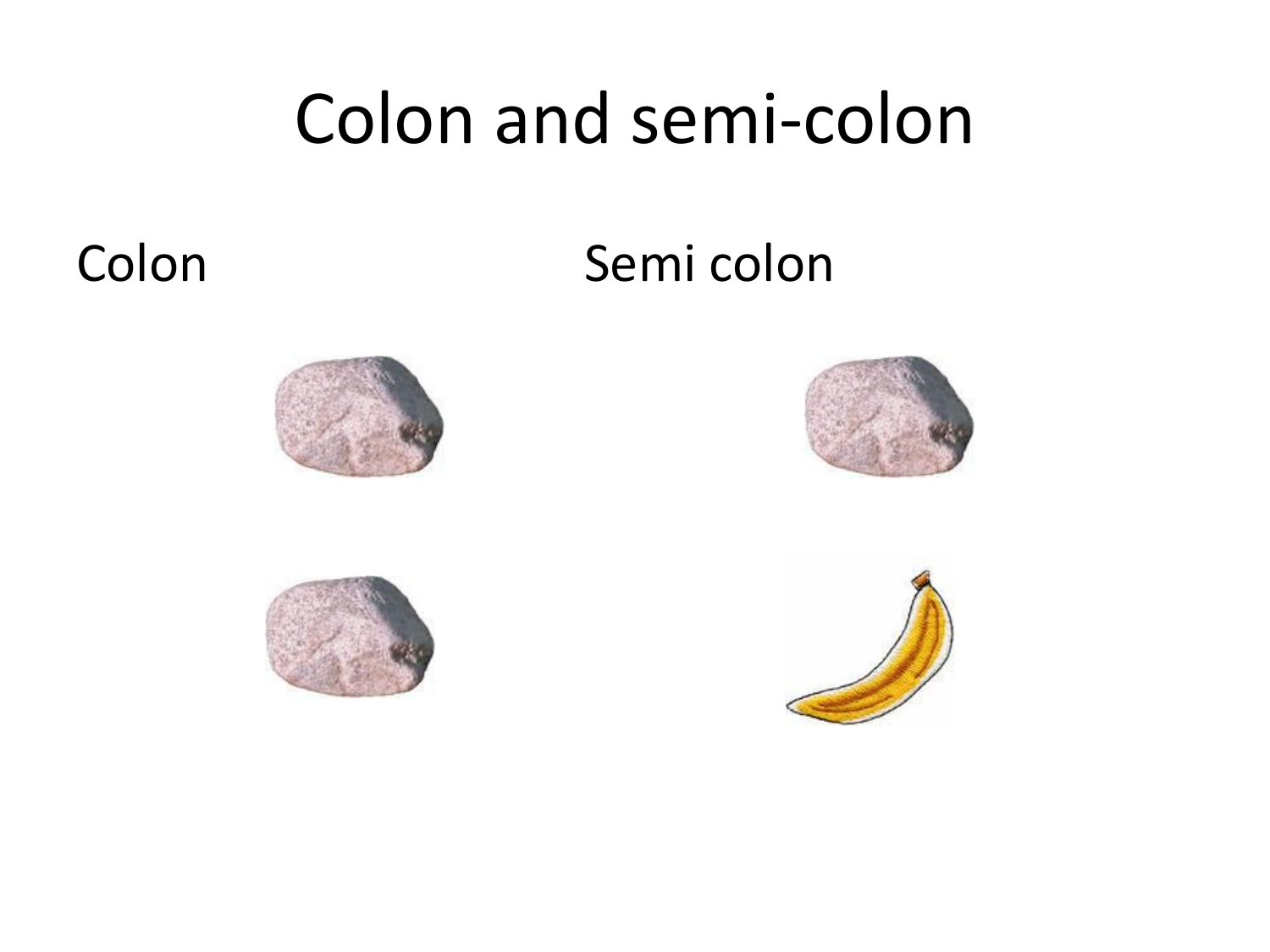### Colon and semi-colon

- 1. In pairs, read through the sentences, looking for the colons and semi-colons.
- 2. Write a list of rules: 1 for colons, and 1 for semi-colons.
- 3. Base your rules on the sentences in front of you.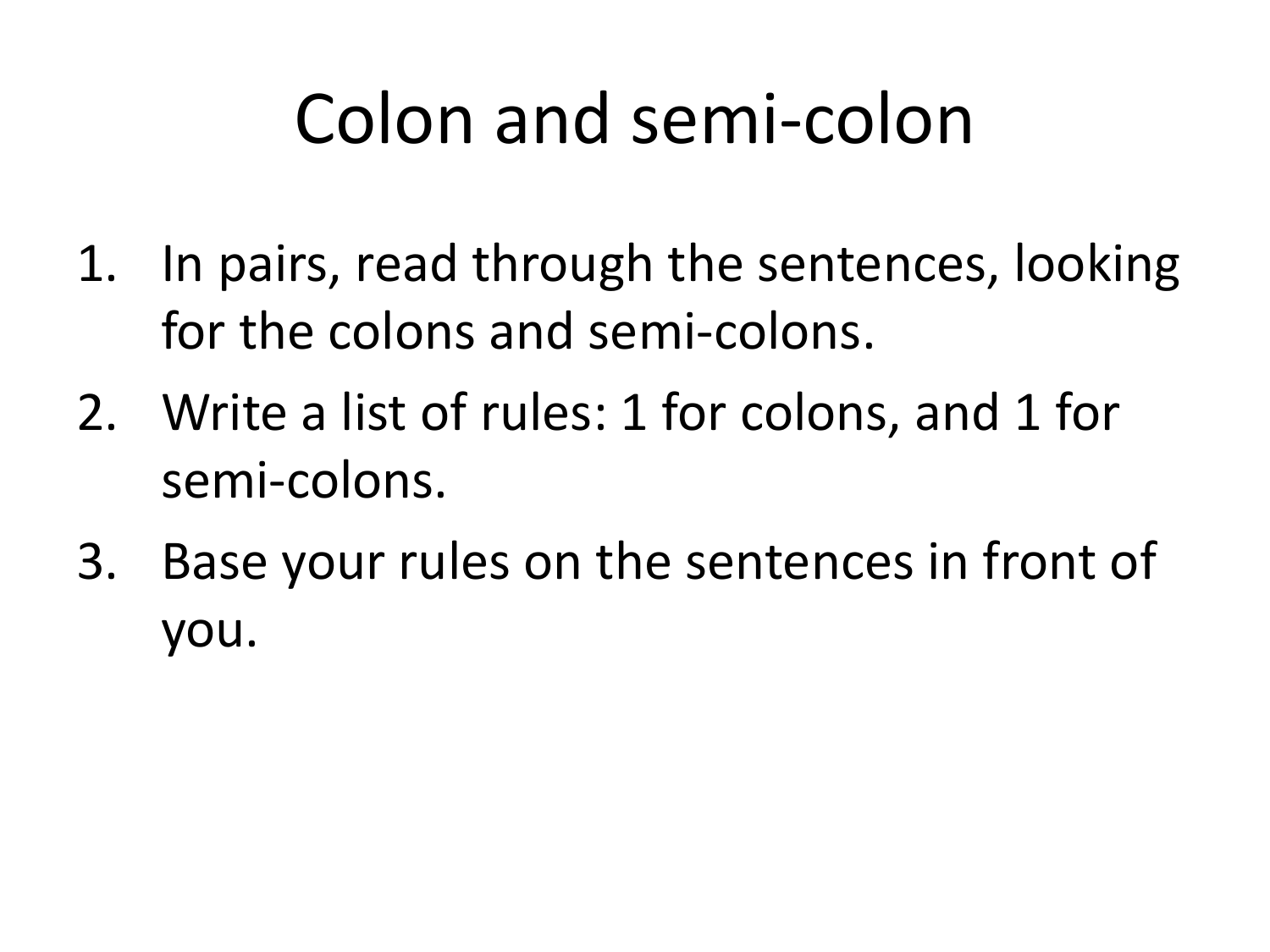- 1. Shakespeare uses religious imagery: "My lips, two blushing pilgrims, ready stand."
- 2. Jack was upset; Tottenham had lost today.
- 3. I need to remember three things: my hat, my scarf and my budgerigar.
- 4. I walked away; I was so alone.
- 5. Standing on the seafront, watching the waves crash against the shore, I felt at peace with the world; a time of great sadness had left me.
- 6. Religion and politics can be sensitive subjects**:** many people hold opinionated views and are easily offended by other peoples' remarks.
- 7. There is only one person I hate more than Tim: Brian!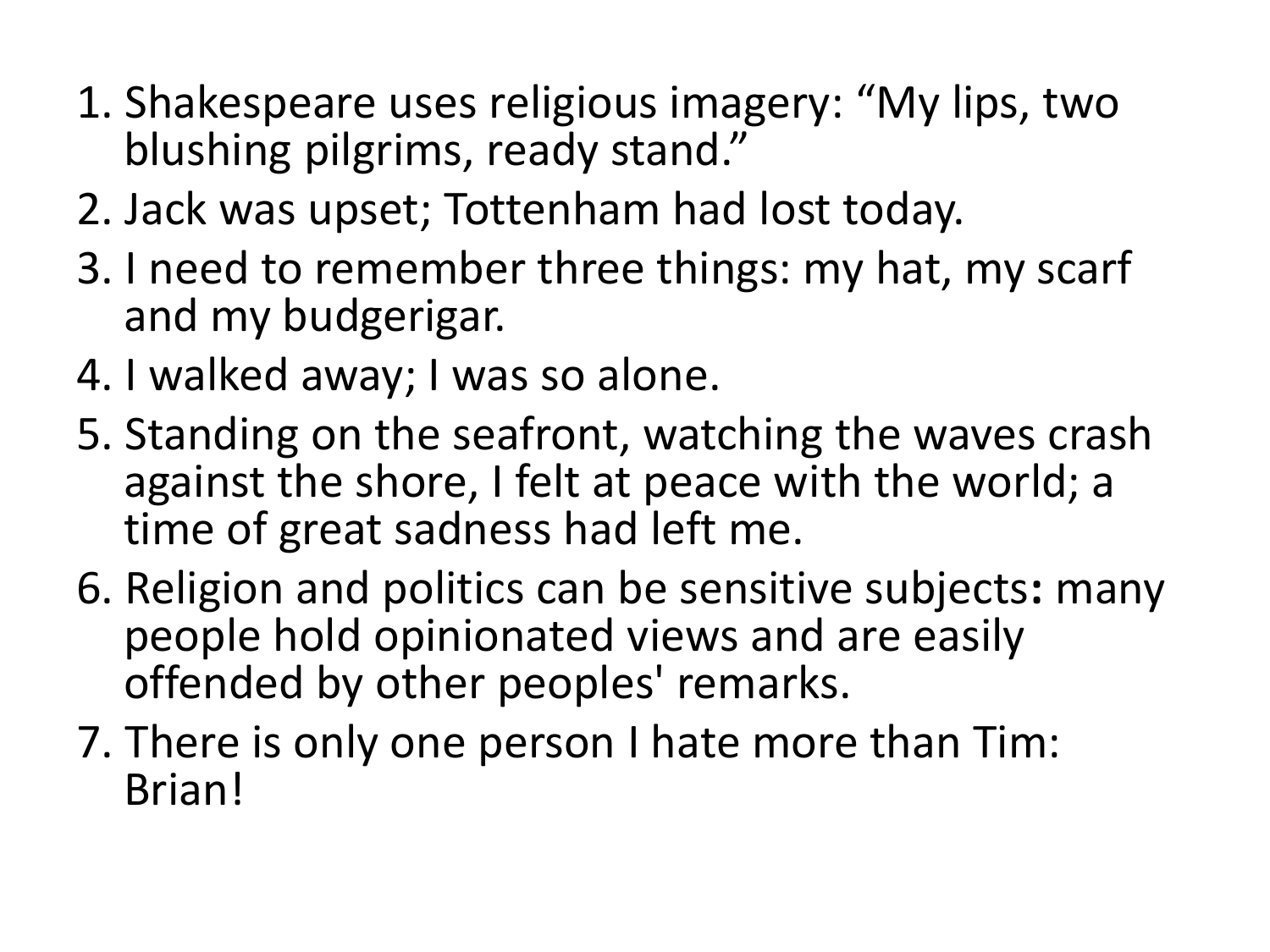#### Feedback: what are the rules?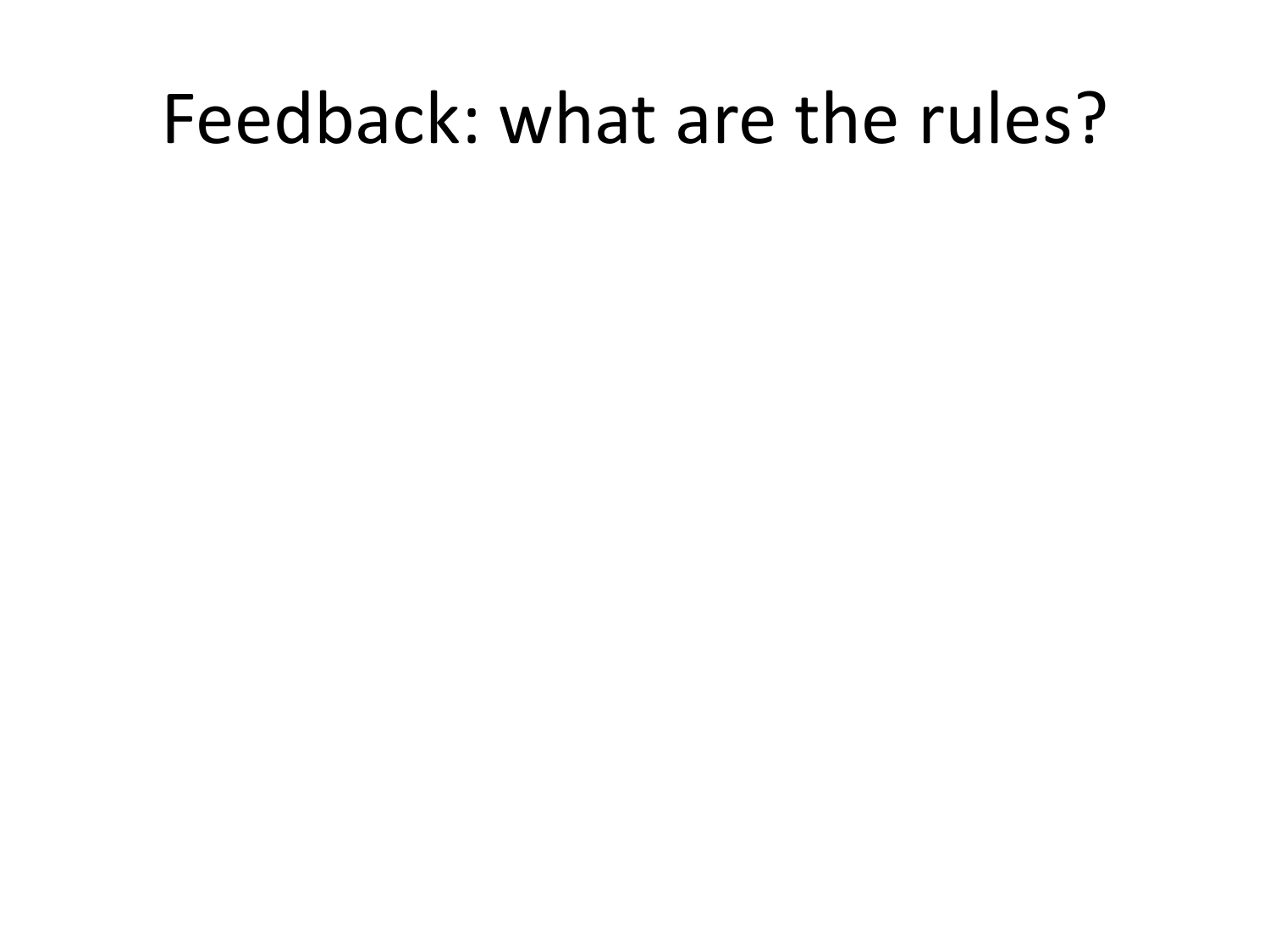#### Semi colons

1) Semi colons are used to join two sentences that are closely related.

2) They are also used to separate items in a detailed list.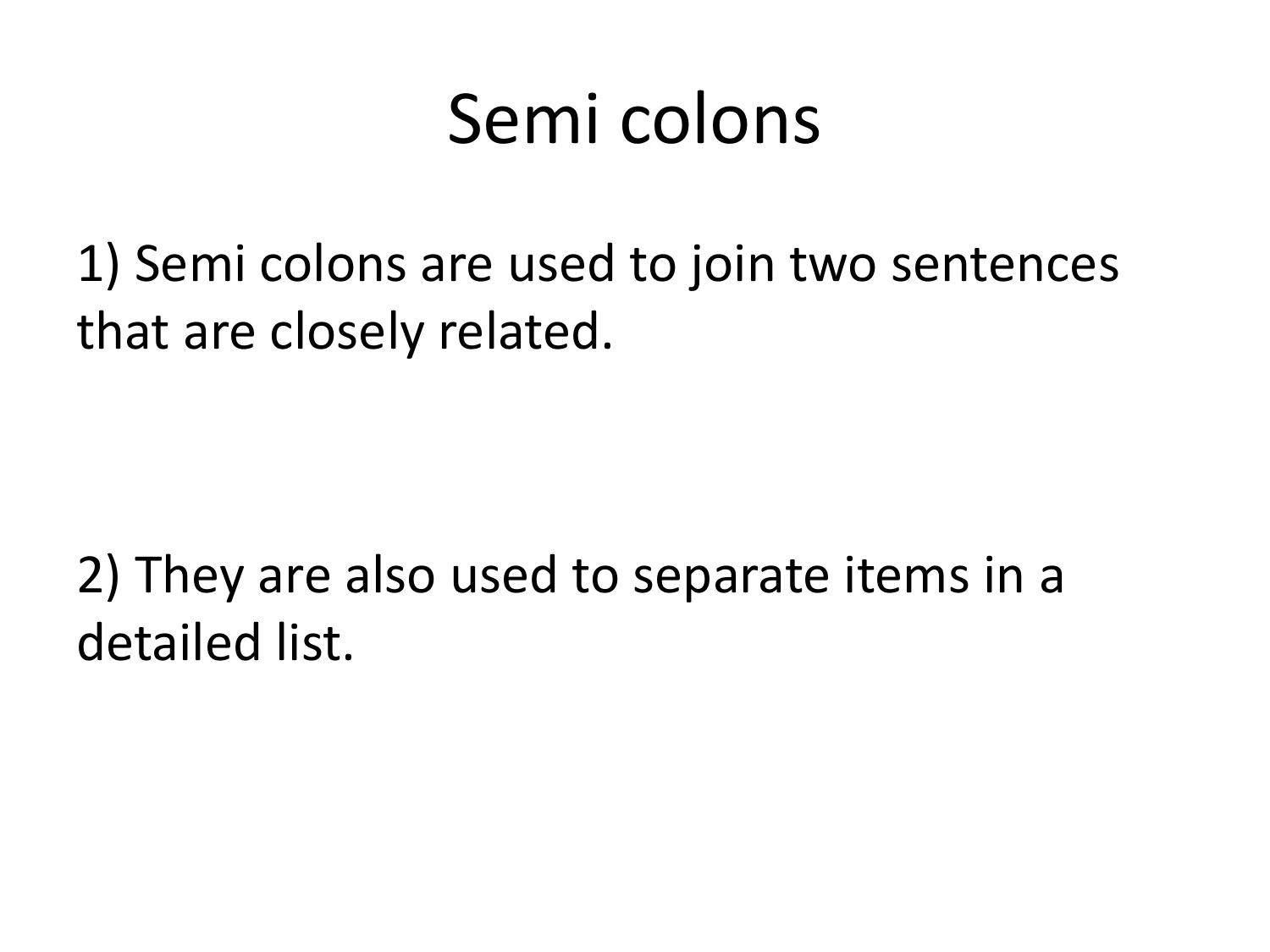#### What's wrong with these sentences?

1. England lost to Argentina, Tom locked himself in the shed.

2. My new car is excellent, I love driving.

3. I'm really happy, my new girlfriend is so good-looking.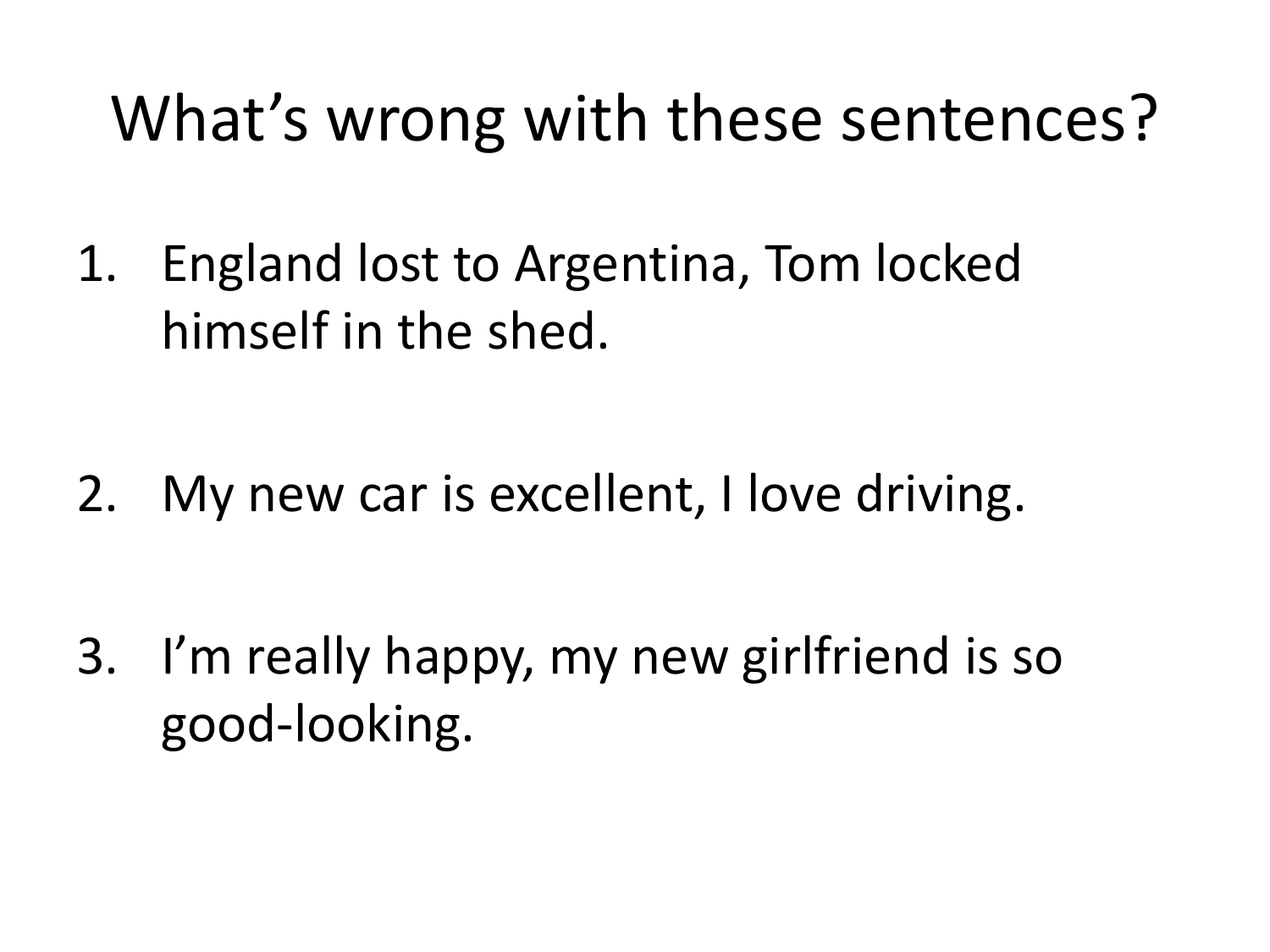## Use a semi-colon,

• England lost to Argentina; Tom locked himself in the shed.

My new car is excellent; I love driving.

I'm really happy; my new girlfriend is so good-looking.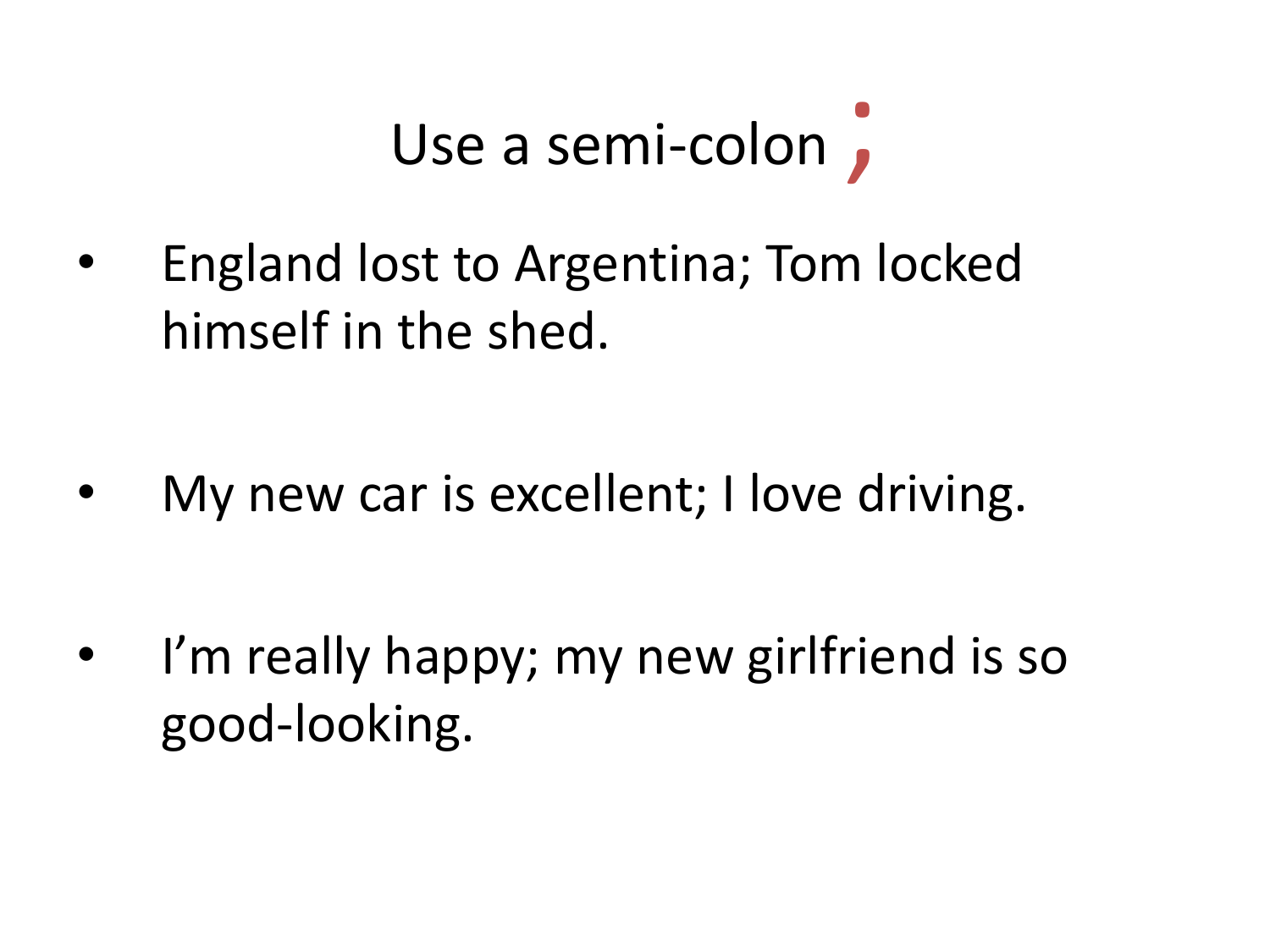Add a semi-colon and then add an extra part to each sentence

• The sky was grey

• Unfortunately, I was late again

• Saturday is always the best day of the week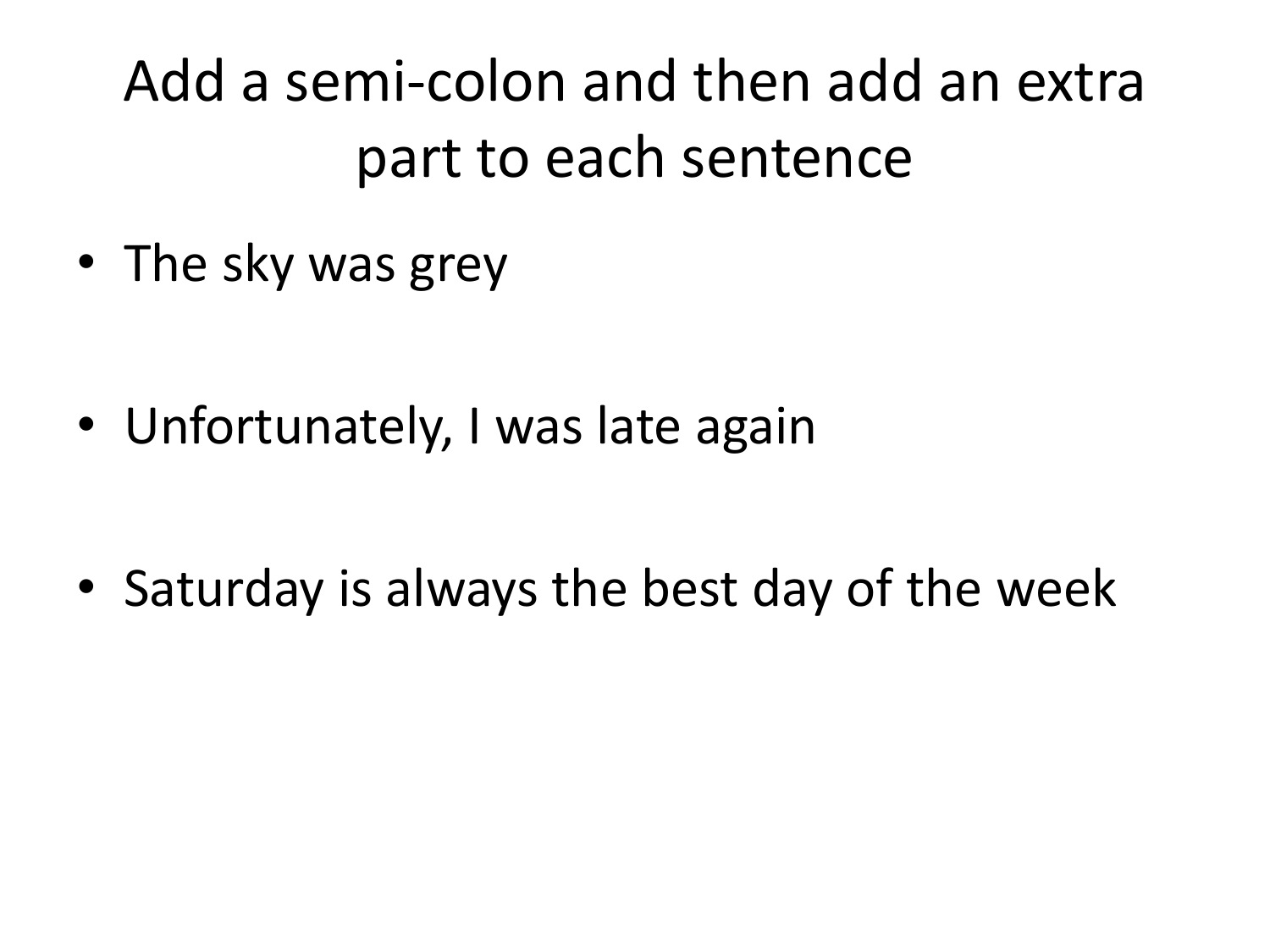# Colon (:)

- A **colon** (**:**) introduces an explanation, detail or example about the sentence preceding it, e.g.
- The weather was awful: wet, windy and cold.
- The colon is placed directly after the final word of the main clause and is followed by a space. It may introduce one word or a phrase.